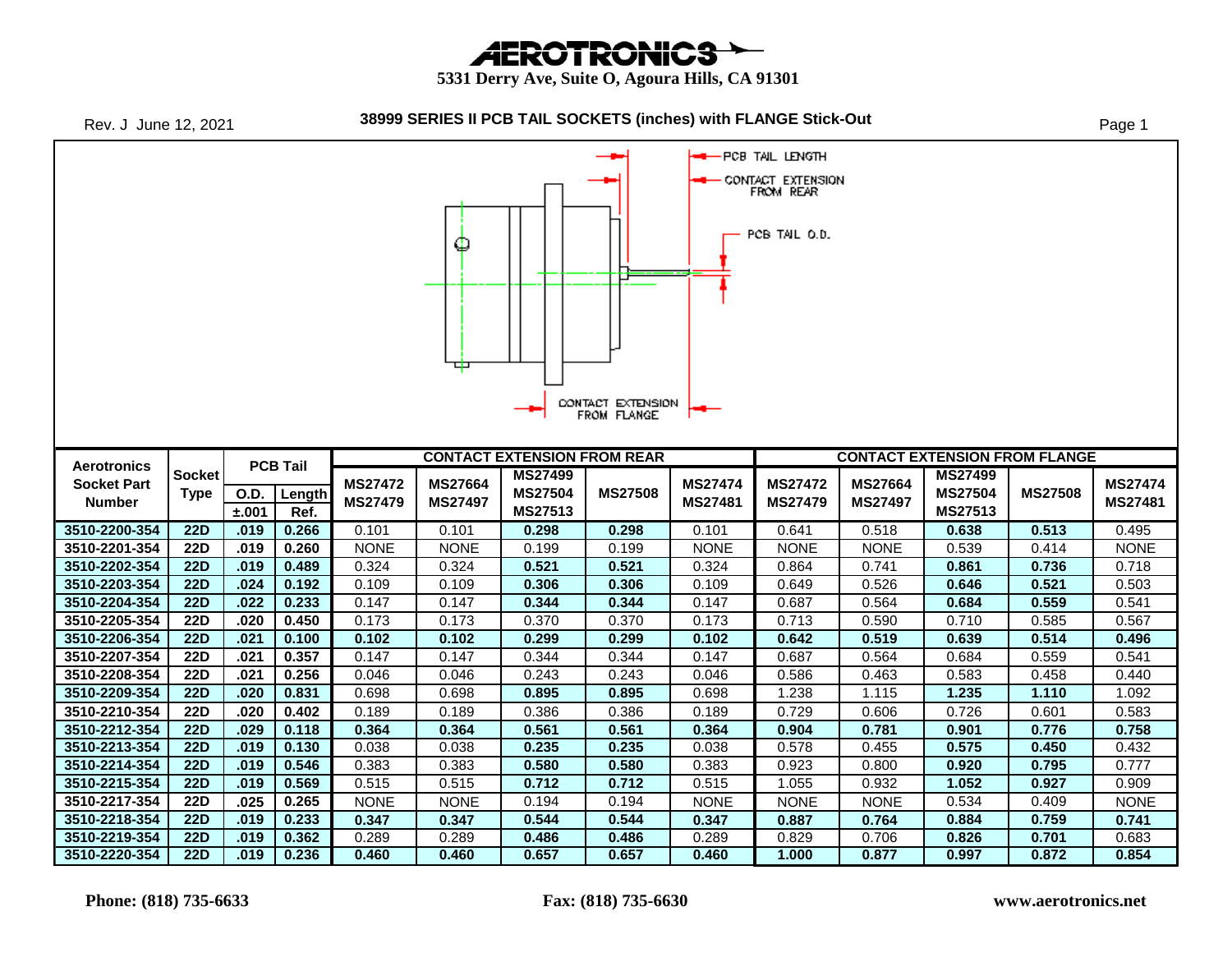| $A$ EROTRONICS $\sim$ |
|-----------------------|

Rev. J June 12, 2021

| <b>PCB Tail</b><br>Aerotronics |                  |                      |                |                |                | <b>CONTACT EXTENSION FROM REAR</b> |                |                | <b>CONTACT EXTENSION FROM FLANGE</b> |                |                           |                |                |  |                |
|--------------------------------|------------------|----------------------|----------------|----------------|----------------|------------------------------------|----------------|----------------|--------------------------------------|----------------|---------------------------|----------------|----------------|--|----------------|
| <b>Socket Part</b>             | Socket           |                      |                |                |                | <b>MS27472</b>                     | <b>MS27664</b> | <b>MS27499</b> |                                      | <b>MS27474</b> | <b>MS27472</b>            | MS27664        | <b>MS27499</b> |  | <b>MS27474</b> |
| <b>Number</b>                  | <b>Type</b>      | <b>O.D.</b><br>±.001 | Length<br>Ref. | <b>MS27479</b> | <b>MS27497</b> | <b>MS27504</b><br>MS27513          | <b>MS27508</b> | <b>MS27481</b> | <b>MS27479</b>                       | <b>MS27497</b> | <b>MS27504</b><br>MS27513 | <b>MS27508</b> | MS27481        |  |                |
| 3510-2221-354                  | <b>22D</b>       | .019                 | 0.085          | <b>NONE</b>    | <b>NONE</b>    | 0.219                              | 0.219          | <b>NONE</b>    | <b>NONE</b>                          | <b>NONE</b>    | 0.559                     | 0.434          | <b>NONE</b>    |  |                |
| 3510-2223-354                  | <b>22D</b>       | .025                 | 0.405          | 0.562          | 0.562          | 0.759                              | 0.759          | 0.562          | 1.102                                | 0.979          | 1.099                     | 0.974          | 0.956          |  |                |
| 3510-2225-354                  | $\overline{22D}$ | .028                 | 0.160          | 0.160          | 0.160          | 0.357                              | 0.357          | 0.160          | 0.700                                | 0.577          | 0.697                     | 0.572          | 0.554          |  |                |
| 3510-2200-355                  | <b>22M</b>       | .019                 | 0.378          | 0.213          | 0.213          | 0.410                              | 0.410          | 0.213          | 0.753                                | 0.630          | 0.750                     | 0.625          | 0.607          |  |                |
| 3510-2201-355                  | <b>22M</b>       | .019                 | 0.209          | 0.879          | 0.879          | 1.076                              | 1.076          | 0.879          | 1.419                                | 1.296          | 1.416                     | 1.291          | 1.273          |  |                |
| 1590-2202-355                  | <b>22M</b>       | .019                 | 0.411          | 0.045          | 0.045          | 0.242                              | 0.242          | 0.045          | 0.585                                | 0.462          | 0.582                     | 0.457          | 0.439          |  |                |
| 3510-2202-355                  | <b>22M</b>       | .019                 | 0.411          | 0.045          | 0.045          | 0.242                              | 0.242          | 0.045          | 0.585                                | 0.462          | 0.582                     | 0.457          | 0.439          |  |                |
| 3510-2203-355                  | 22M              | .019                 | 0.308          | 0.052          | 0.052          | 0.249                              | 0.249          | 0.052          | 0.592                                | 0.469          | 0.589                     | 0.464          | 0.446          |  |                |
| 3510-2204-355                  | <b>22M</b>       | .019                 | 0.200          | 0.058          | 0.058          | 0.255                              | 0.255          | 0.058          | 0.598                                | 0.475          | 0.595                     | 0.470          | 0.452          |  |                |
| 3510-2205-355                  | <b>22M</b>       | .019                 | 0.200          | 0.039          | 0.039          | 0.236                              | 0.236          | 0.039          | 0.579                                | 0.456          | 0.576                     | 0.451          | 0.433          |  |                |
| 3510-2206-355                  | <b>22M</b>       | .019                 | 0.258          | <b>NONE</b>    | <b>NONE</b>    | 0.172                              | 0.172          | <b>NONE</b>    | <b>NONE</b>                          | <b>NONE</b>    | 0.512                     | 0.387          | <b>NONE</b>    |  |                |
| 3510-2210-355                  | <b>22M</b>       | .019                 | 0.118          | 0.168          | 0.168          | 0.365                              | 0.365          | 0.168          | 0.708                                | 0.585          | 0.705                     | 0.580          | 0.562          |  |                |
| 3510-2211-355                  | <b>22M</b>       | .019                 | 0.138          | 0.188          | 0.188          | 0.385                              | 0.385          | 0.188          | 0.728                                | 0.605          | 0.725                     | 0.600          | 0.582          |  |                |
| 3510-2212-355                  | <b>22M</b>       | .019                 | 0.157          | 0.207          | 0.207          | 0.404                              | 0.404          | 0.207          | 0.747                                | 0.624          | 0.744                     | 0.619          | 0.601          |  |                |
| 3510-2213-355                  | 22M              | .019                 | 1.770          | 0.227          | 0.227          | 0.424                              | 0.424          | 0.227          | 0.767                                | 0.644          | 0.764                     | 0.639          | 0.621          |  |                |
| 3510-2214-355                  | <b>22M</b>       | .019                 | 1.970          | 0.247          | 0.247          | 0.444                              | 0.444          | 0.247          | 0.787                                | 0.664          | 0.784                     | 0.659          | 0.641          |  |                |
| 3510-2215-355                  | 22M              | .019                 | 0.217          | 0.267          | 0.267          | 0.464                              | 0.464          | 0.267          | 0.807                                | 0.684          | 0.804                     | 0.679          | 0.661          |  |                |
| 3510-2216-355                  | 22M              | .019                 | 0.236          | 0.286          | 0.286          | 0.483                              | 0.483          | 0.286          | 0.826                                | 0.703          | 0.823                     | 0.698          | 0.680          |  |                |
| 3510-2217-355                  | <b>22M</b>       | .019                 | 0.118          | <b>NONE</b>    | <b>NONE</b>    | 0.168                              | 0.168          | <b>NONE</b>    | <b>NONE</b>                          | <b>NONE</b>    | 0.508                     | 0.383          | <b>NONE</b>    |  |                |
| 3510-2218-355                  | <b>22M</b>       | .019                 | 0.138          | <b>NONE</b>    | <b>NONE</b>    | 0.188                              | 0.188          | <b>NONE</b>    | <b>NONE</b>                          | <b>NONE</b>    | 0.528                     | 0.403          | <b>NONE</b>    |  |                |
| 3510-2219-355                  | 22M              | .019                 | 0.157          | <b>NONE</b>    | <b>NONE</b>    | 0.207                              | 0.207          | <b>NONE</b>    | <b>NONE</b>                          | <b>NONE</b>    | 0.547                     | 0.422          | <b>NONE</b>    |  |                |
| 3510-2221-355                  | <b>22M</b>       | .019                 | 0.177          | 0.030          | 0.030          | 0.227                              | 0.227          | 0.030          | 0.570                                | 0.447          | 0.567                     | 0.442          | 0.424          |  |                |
| 3510-2223-355                  | 22M              | .019                 | 1.970          | 0.050          | 0.050          | 0.247                              | 0.247          | 0.050          | 0.590                                | 0.467          | 0.587                     | 0.462          | 0.444          |  |                |
| 3510-2225-355                  | <b>22M</b>       | .019                 | 0.217          | 0.070          | 0.070          | 0.267                              | 0.267          | 0.070          | 0.610                                | 0.487          | 0.607                     | 0.482          | 0.464          |  |                |
| 3510-2226-355                  | <b>22M</b>       | .019                 | 0.236          | 0.089          | 0.089          | 0.286                              | 0.286          | 0.089          | 0.629                                | 0.506          | 0.626                     | 0.501          | 0.483          |  |                |
| 1510-2227-355                  | <b>22M</b>       | .019                 | 0.236          | <b>NONE</b>    | <b>NONE</b>    | 0.124                              | 0.124          | <b>NONE</b>    | <b>NONE</b>                          | <b>NONE</b>    | 0.464                     | 0.339          | <b>NONE</b>    |  |                |
| 1510-2228-355                  | <b>22M</b>       | .019                 | 0.336          | <b>NONE</b>    | <b>NONE</b>    | 0.224                              | 0.224          | <b>NONE</b>    | <b>NONE</b>                          | <b>NONE</b>    | 0.564                     | 0.439          | <b>NONE</b>    |  |                |
| 1510-2229-355                  | 22M              | .019                 | 0.586          | 0.277          | 0.277          | 0.474                              | 0.474          | 0.277          | 0.817                                | 0.694          | 0.814                     | 0.689          | 0.671          |  |                |
| 1590-2231-355                  | <b>22M</b>       | .020                 | 0.212          | 0.135          | 0.135          | 0.332                              | 0.332          | 0.135          | 0.675                                | 0.552          | 0.672                     | 0.547          | 0.529          |  |                |
| 1590-2232-355                  | <b>22M</b>       | .020                 | 0.212          | 0.299          | 0.299          | 0.496                              | 0.496          | 0.299          | 0.839                                | 0.716          | 0.836                     | 0.711          | 0.693          |  |                |
| 1590-2233-355                  | <b>22M</b>       | .020                 | 0.212          | 0.443          | 0.443          | 0.640                              | 0.640          | 0.443          | 0.983                                | 0.860          | 0.980                     | 0.855          | 0.837          |  |                |
| 1590-2240-355                  | <b>22M</b>       | .021                 | 0.393          | <b>NONE</b>    | <b>NONE</b>    | 0.224                              | 0.224          | <b>NONE</b>    | <b>NONE</b>                          | <b>NONE</b>    | 0.564                     | 0.439          | <b>NONE</b>    |  |                |
| 1510-2241-355                  | <b>22M</b>       | .019                 | 0.488          | 0.328          | 0.328          | 0.525                              | 0.525          | 0.328          | 0.868                                | 0.745          | 0.865                     | 0.740          | 0.722          |  |                |
| 1510-2242-355                  | <b>22M</b>       | .021                 | 0.393          | <b>NONE</b>    | <b>NONE</b>    | 0.224                              | 0.224          | <b>NONE</b>    | <b>NONE</b>                          | <b>NONE</b>    | 0.564                     | 0.439          | <b>NONE</b>    |  |                |
| 3510-2253-355                  | <b>22M</b>       | .019                 | 0.394          | 0.170          | 0.170          | 0.367                              | 0.367          | 0.170          | 0.710                                | 0.587          | 0.707                     | 0.582          | 0.564          |  |                |
| 3510-2255-355                  | <b>22M</b>       | .019                 | 0.250          | <b>NONE</b>    | <b>NONE</b>    | 0.200                              | 0.200          | <b>NONE</b>    | <b>NONE</b>                          | <b>NONE</b>    | 0.540                     | 0.415          | <b>NONE</b>    |  |                |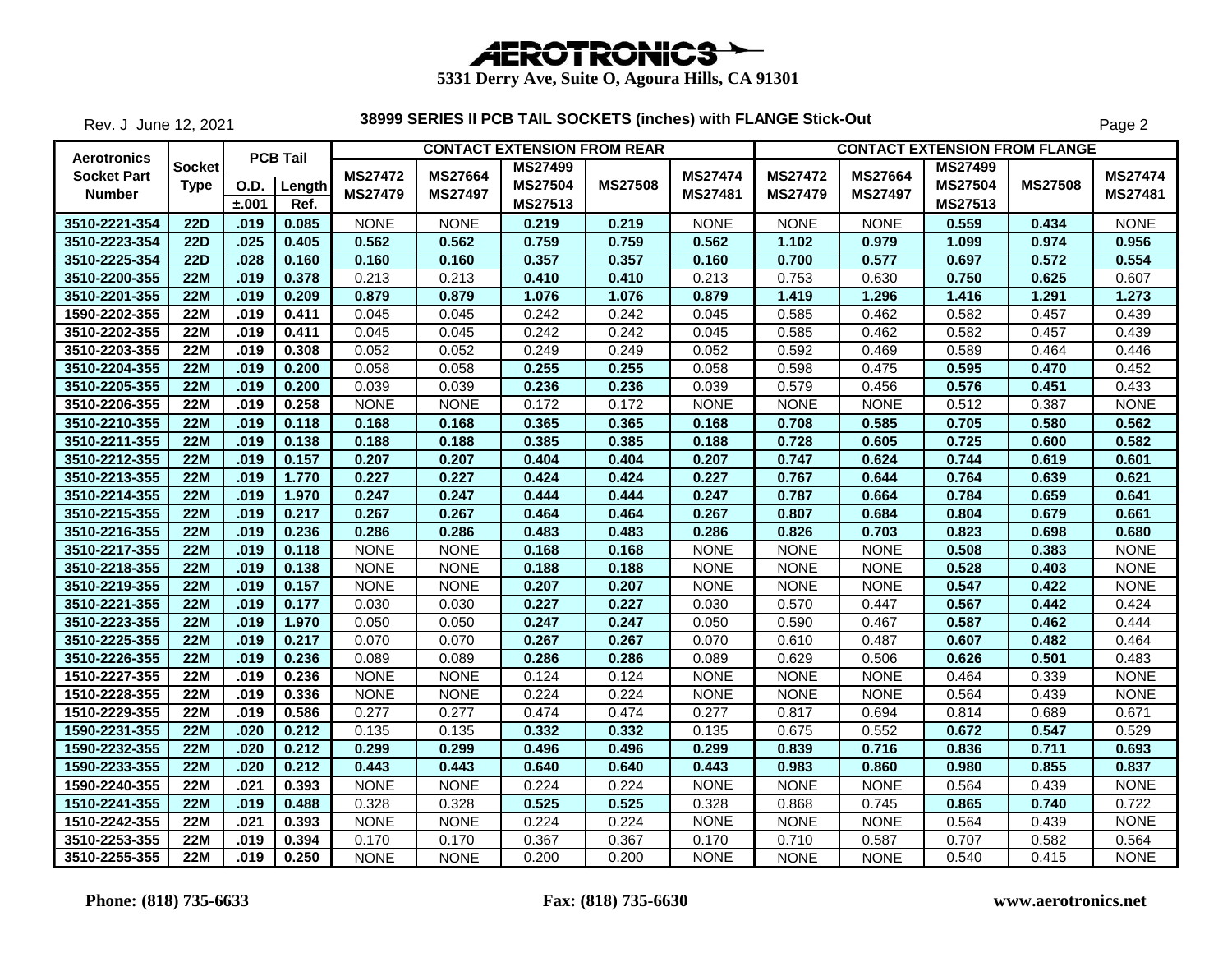| $A$ EROTRONICS $\sim$ |
|-----------------------|

Rev. J June 12, 2021

| <b>PCB Tail</b>                          |             |                      |                |                |                | <b>CONTACT EXTENSION FROM REAR</b> |                |                | <b>CONTACT EXTENSION FROM FLANGE</b> |                |                           |                |             |
|------------------------------------------|-------------|----------------------|----------------|----------------|----------------|------------------------------------|----------------|----------------|--------------------------------------|----------------|---------------------------|----------------|-------------|
| <b>Aerotronics</b><br><b>Socket Part</b> | Socket      |                      | <b>MS27472</b> | <b>MS27664</b> | <b>MS27499</b> |                                    | <b>MS27474</b> | <b>MS27472</b> | <b>MS27664</b>                       | <b>MS27499</b> |                           | <b>MS27474</b> |             |
| <b>Number</b>                            | <b>Type</b> | <b>O.D.</b><br>±.001 | Length<br>Ref. | <b>MS27479</b> | <b>MS27497</b> | <b>MS27504</b><br>MS27513          | <b>MS27508</b> | MS27481        | <b>MS27479</b>                       | <b>MS27497</b> | <b>MS27504</b><br>MS27513 | <b>MS27508</b> | MS27481     |
| 3510-2260-355                            | <b>22M</b>  | .019                 | 0.569          | 0.517          | 0.517          | 0.714                              | 0.714          | 0.517          | 1.057                                | 0.934          | 1.054                     | 0.929          | 0.911       |
| 3510-2261-355                            | <b>22M</b>  | .019                 | 0.509          | 0.251          | 0.251          | 0.448                              | 0.448          | 0.251          | 0.791                                | 0.668          | 0.788                     | 0.663          | 0.645       |
| 3510-2262-355                            | <b>22M</b>  | .019                 | 0.266          | 0.111          | 0.111          | 0.308                              | 0.308          | 0.111          | 0.651                                | 0.528          | 0.648                     | 0.523          | 0.505       |
| 3510-2263-355                            | <b>22M</b>  | .019                 | 0.240          | <b>NONE</b>    | <b>NONE</b>    | 0.179                              | 0.179          | <b>NONE</b>    | <b>NONE</b>                          | <b>NONE</b>    | 0.519                     | 0.394          | <b>NONE</b> |
| 3510-2264-355                            | <b>22M</b>  | .019                 | 0.152          | <b>NONE</b>    | <b>NONE</b>    | 0.166                              | 0.166          | <b>NONE</b>    | <b>NONE</b>                          | <b>NONE</b>    | 0.506                     | 0.381          | <b>NONE</b> |
| 3510-2265-355                            | <b>22M</b>  | .019                 | 0.157          | <b>NONE</b>    | <b>NONE</b>    | 0.051                              | 0.051          | <b>NONE</b>    | <b>NONE</b>                          | <b>NONE</b>    | 0.391                     | 0.266          | <b>NONE</b> |
| 3510-2266-355                            | <b>22M</b>  | .019                 | 0.769          | 0.607          | 0.607          | 0.804                              | 0.804          | 0.607          | 1.147                                | 1.024          | 1.144                     | 1.019          | 1.001       |
| 3510-2267-355                            | <b>22M</b>  | .019                 | 0.172          | <b>NONE</b>    | <b>NONE</b>    | 0.210                              | 0.210          | <b>NONE</b>    | <b>NONE</b>                          | <b>NONE</b>    | 0.550                     | 0.425          | <b>NONE</b> |
| 3510-2268-355                            | 22M         | .019                 | 0.216          | 0.156          | 0.156          | 0.353                              | 0.353          | 0.156          | 0.696                                | 0.573          | 0.693                     | 0.568          | 0.550       |
| 3510-2269-355                            | 22M         | .019                 | 0.378          | 0.227          | 0.227          | 0.424                              | 0.424          | 0.227          | 0.767                                | 0.644          | 0.764                     | 0.639          | 0.621       |
| 1510-2276-355                            | <b>22M</b>  | .026                 | 0.336          | <b>NONE</b>    | <b>NONE</b>    | 0.224                              | 0.224          | <b>NONE</b>    | <b>NONE</b>                          | <b>NONE</b>    | 0.564                     | 0.439          | <b>NONE</b> |
| 1590-2276-355                            | <b>22M</b>  | .026                 | 0.336          | <b>NONE</b>    | <b>NONE</b>    | 0.224                              | 0.224          | <b>NONE</b>    | <b>NONE</b>                          | <b>NONE</b>    | 0.564                     | 0.439          | <b>NONE</b> |
| 3510-2276-355                            | <b>22M</b>  | .026                 | 0.336          | <b>NONE</b>    | <b>NONE</b>    | 0.224                              | 0.224          | <b>NONE</b>    | <b>NONE</b>                          | <b>NONE</b>    | 0.564                     | 0.439          | <b>NONE</b> |
| 1510-2277-355                            | <b>22M</b>  | .019                 | 0.236          | <b>NONE</b>    | <b>NONE</b>    | 0.124                              | 0.124          | <b>NONE</b>    | <b>NONE</b>                          | <b>NONE</b>    | 0.464                     | 0.339          | <b>NONE</b> |
| 1590-2277-355                            | <b>22M</b>  | .019                 | 0.236          | <b>NONE</b>    | <b>NONE</b>    | 0.124                              | 0.124          | <b>NONE</b>    | <b>NONE</b>                          | <b>NONE</b>    | 0.464                     | 0.339          | <b>NONE</b> |
| 3510-2277-355                            | 22M         | .019                 | 0.236          | <b>NONE</b>    | <b>NONE</b>    | 0.124                              | 0.124          | <b>NONE</b>    | <b>NONE</b>                          | <b>NONE</b>    | 0.464                     | 0.339          | <b>NONE</b> |
| 1510-2278-355                            | <b>22M</b>  | .019                 | 0.336          | <b>NONE</b>    | <b>NONE</b>    | 0.224                              | 0.224          | <b>NONE</b>    | <b>NONE</b>                          | <b>NONE</b>    | 0.564                     | 0.439          | <b>NONE</b> |
| 1590-2278-355                            | <b>22M</b>  | .019                 | 0.336          | <b>NONE</b>    | <b>NONE</b>    | 0.224                              | 0.224          | <b>NONE</b>    | <b>NONE</b>                          | <b>NONE</b>    | 0.564                     | 0.439          | <b>NONE</b> |
| 3510-2278-355                            | <b>22M</b>  | .019                 | 0.336          | <b>NONE</b>    | <b>NONE</b>    | 0.224                              | 0.224          | <b>NONE</b>    | <b>NONE</b>                          | <b>NONE</b>    | 0.564                     | 0.439          | <b>NONE</b> |
| 1510-2279-355                            | <b>22M</b>  | .019                 | 0.586          | 0.277          | 0.277          | 0.474                              | 0.474          | 0.277          | 0.817                                | 0.694          | 0.814                     | 0.689          | 0.671       |
| 1590-2279-355                            | <b>22M</b>  | .019                 | 0.586          | 0.277          | 0.277          | 0.474                              | 0.474          | 0.277          | 0.817                                | 0.694          | 0.814                     | 0.689          | 0.671       |
| 3510-2279-355                            | <b>22M</b>  | .019                 | 0.586          | 0.277          | 0.277          | 0.474                              | 0.474          | 0.277          | 0.817                                | 0.694          | 0.814                     | 0.689          | 0.671       |
| 3510-2280-355                            | <b>22M</b>  | .019                 | 0.509          | 0.262          | 0.262          | 0.459                              | 0.459          | 0.262          | 0.802                                | 0.679          | 0.799                     | 0.674          | 0.656       |
| 3510-2281-355                            | <b>22M</b>  | .019                 | 0.240          | <b>NONE</b>    | <b>NONE</b>    | 0.190                              | 0.190          | <b>NONE</b>    | <b>NONE</b>                          | <b>NONE</b>    | 0.530                     | 0.405          | <b>NONE</b> |
| 3510-2282-355                            | <b>22M</b>  | .019                 | 0.152          | <b>NONE</b>    | <b>NONE</b>    | 0.177                              | 0.177          | <b>NONE</b>    | <b>NONE</b>                          | <b>NONE</b>    | 0.517                     | 0.392          | <b>NONE</b> |
| 3510-2283-355                            | <b>22M</b>  | .019                 | 0.157          | <b>NONE</b>    | <b>NONE</b>    | 0.067                              | 0.067          | <b>NONE</b>    | <b>NONE</b>                          | <b>NONE</b>    | 0.407                     | 0.282          | <b>NONE</b> |
| 3510-2284-355                            | 22M         | .019                 | 0.769          | 0.618          | 0.618          | 0.815                              | 0.815          | 0.618          | 1.158                                | 1.035          | 1.155                     | 1.030          | 1.012       |
| 3510-2285-355                            | <b>22M</b>  | .019                 | 0.179          | <b>NONE</b>    | <b>NONE</b>    | 0.224                              | 0.224          | <b>NONE</b>    | <b>NONE</b>                          | <b>NONE</b>    | 0.564                     | 0.439          | <b>NONE</b> |
| 3510-2286-355                            | <b>22M</b>  | .019                 | 0.216          | 0.149          | 0.149          | 0.346                              | 0.346          | 0.149          | 0.689                                | 0.566          | 0.686                     | 0.561          | 0.543       |
| 3510-2287-355                            | <b>22M</b>  | .019                 | 0.378          | 0.227          | 0.227          | 0.424                              | 0.424          | 0.227          | 0.767                                | 0.644          | 0.764                     | 0.639          | 0.621       |
| 3510-2288-355                            | <b>22M</b>  | .019                 | 0.250          | <b>NONE</b>    | <b>NONE</b>    | 0.200                              | 0.200          | <b>NONE</b>    | <b>NONE</b>                          | <b>NONE</b>    | 0.540                     | 0.415          | <b>NONE</b> |
| 3510-2000-357                            | 20          | .025                 | 0.118          | 0.168          | 0.168          | 0.365                              | 0.365          | 0.168          | 0.708                                | 0.585          | 0.705                     | 0.580          | 0.562       |
| 3510-2001-357                            | 20          | .025                 | 0.138          | 0.188          | 0.188          | 0.385                              | 0.385          | 0.188          | 0.728                                | 0.605          | 0.725                     | 0.600          | 0.582       |
| 3510-2002-357                            | 20          | .025                 | 0.157          | 0.207          | 0.207          | 0.404                              | 0.404          | 0.207          | 0.747                                | 0.624          | 0.744                     | 0.619          | 0.601       |
| 3510-2003-357                            | 20          | .025                 | 0.177          | 0.227          | 0.227          | 0.424                              | 0.424          | 0.227          | 0.767                                | 0.644          | 0.764                     | 0.639          | 0.621       |
| 3510-2004-357                            | 20          | .025                 | 0.197          | 0.247          | 0.247          | 0.444                              | 0.444          | 0.247          | 0.787                                | 0.664          | 0.784                     | 0.659          | 0.641       |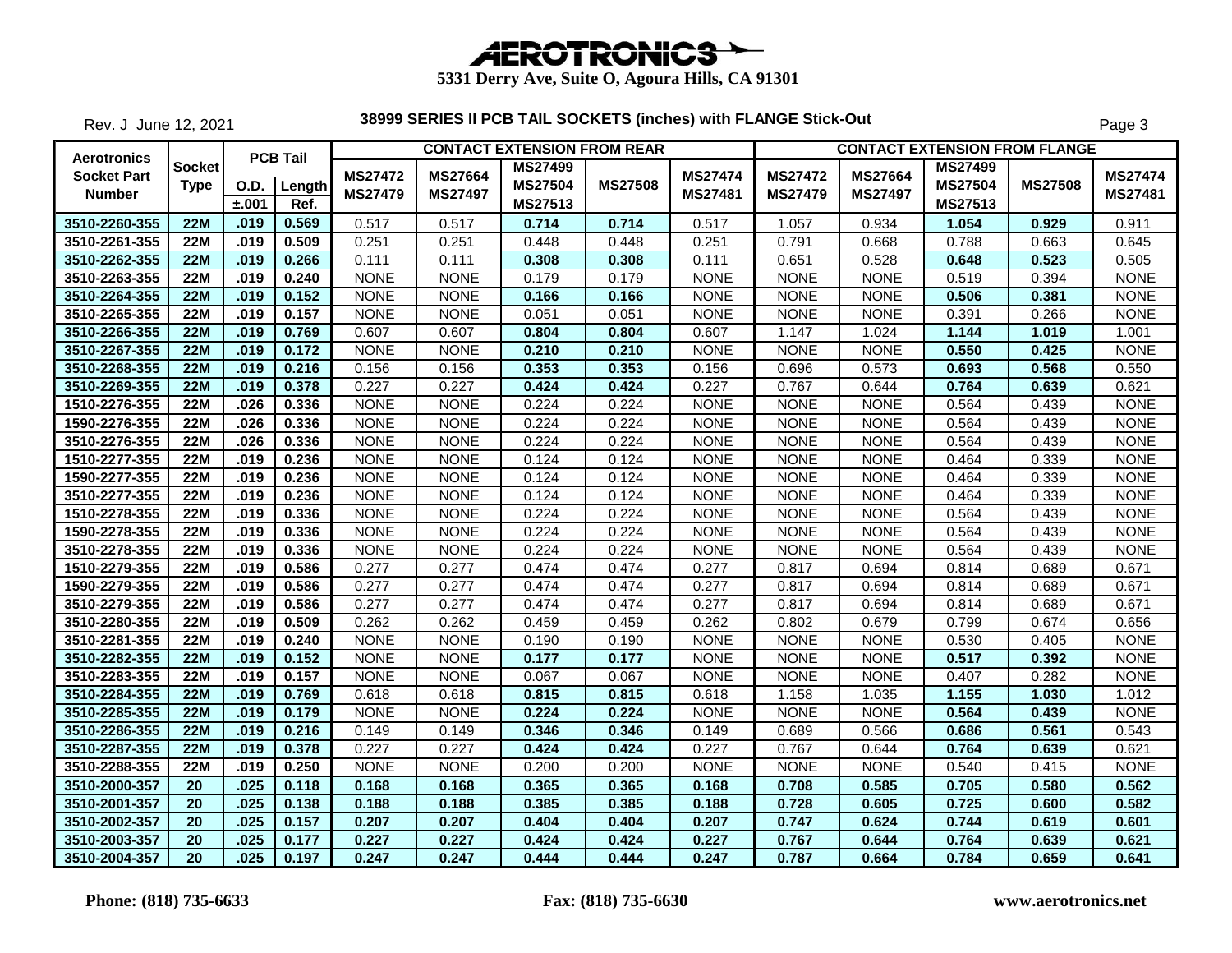| $A$ EROTRONICS $\sim$ |
|-----------------------|

Rev. J June 12, 2021

|                                          | <b>PCB Tail</b>       |       |        |                |                | <b>CONTACT EXTENSION FROM REAR</b> |                |                | <b>CONTACT EXTENSION FROM FLANGE</b> |                |                                  |                |                |
|------------------------------------------|-----------------------|-------|--------|----------------|----------------|------------------------------------|----------------|----------------|--------------------------------------|----------------|----------------------------------|----------------|----------------|
| <b>Aerotronics</b><br><b>Socket Part</b> | Socket<br><b>Type</b> | O.D.  | Length | <b>MS27472</b> | <b>MS27664</b> | <b>MS27499</b><br><b>MS27504</b>   | <b>MS27508</b> | <b>MS27474</b> | <b>MS27472</b>                       | <b>MS27664</b> | <b>MS27499</b><br><b>MS27504</b> | <b>MS27508</b> | <b>MS27474</b> |
| <b>Number</b>                            |                       | ±.001 | Ref.   | <b>MS27479</b> | MS27497        | MS27513                            |                | MS27481        | <b>MS27479</b>                       | <b>MS27497</b> | MS27513                          |                | MS27481        |
| 3510-2005-357                            | 20                    | .025  | 0.217  | 0.267          | 0.267          | 0.464                              | 0.464          | 0.267          | 0.807                                | 0.684          | 0.804                            | 0.679          | 0.661          |
| 3510-2006-357                            | 20                    | .025  | 0.236  | 0.286          | 0.286          | 0.483                              | 0.483          | 0.286          | 0.826                                | 0.703          | 0.823                            | 0.698          | 0.680          |
| 3510-2007-357                            | 20                    | .025  | 0.118  | <b>NONE</b>    | <b>NONE</b>    | 0.168                              | 0.168          | <b>NONE</b>    | <b>NONE</b>                          | <b>NONE</b>    | 0.508                            | 0.383          | <b>NONE</b>    |
| 3510-2008-357                            | $\overline{20}$       | .025  | 0.138  | <b>NONE</b>    | <b>NONE</b>    | 0.188                              | 0.188          | <b>NONE</b>    | <b>NONE</b>                          | <b>NONE</b>    | 0.528                            | 0.403          | <b>NONE</b>    |
| 3510-2009-357                            | 20                    | .025  | 0.157  | <b>NONE</b>    | <b>NONE</b>    | 0.207                              | 0.207          | <b>NONE</b>    | <b>NONE</b>                          | <b>NONE</b>    | 0.547                            | 0.422          | <b>NONE</b>    |
| 3510-2010-357                            | 20                    | .025  | 0.177  | 0.030          | 0.030          | 0.227                              | 0.227          | 0.030          | 0.570                                | 0.447          | 0.567                            | 0.442          | 0.424          |
| 3510-2011-357                            | 20                    | .025  | 0.197  | 0.050          | 0.050          | 0.247                              | 0.247          | 0.050          | 0.590                                | 0.467          | 0.587                            | 0.462          | 0.444          |
| 3510-2013-357                            | 20                    | .025  | 0.217  | 0.070          | 0.070          | 0.267                              | 0.267          | 0.070          | 0.610                                | 0.487          | 0.607                            | 0.482          | 0.464          |
| 3510-2014-357                            | 20                    | .025  | 0.236  | 0.089          | 0.089          | 0.286                              | 0.286          | 0.089          | 0.629                                | 0.506          | 0.626                            | 0.501          | 0.483          |
| 3510-2015-357                            | 20                    | .020  | 0.217  | 0.267          | 0.267          | 0.464                              | 0.464          | 0.267          | 0.807                                | 0.684          | 0.804                            | 0.679          | 0.661          |
| 3510-2016-357                            | 20                    | .032  | 0.331  | 0.354          | 0.354          | 0.551                              | 0.551          | 0.354          | 0.894                                | 0.771          | 0.891                            | 0.766          | 0.748          |
| 3510-2017-357                            | 20                    | .019  | 0.235  | 0.231          | 0.231          | 0.428                              | 0.428          | 0.231          | 0.771                                | 0.648          | 0.768                            | 0.643          | 0.625          |
| 3510-1600-358                            | 16                    | .062  | 0.547  | 0.339          | 0.339          | 0.536                              | 0.536          | 0.339          | 0.879                                | 0.756          | 0.876                            | 0.751          | 0.733          |
| 3510-1601-358                            | 16                    | .057  | 0.118  | 0.364          | 0.364          | 0.561                              | 0.561          | 0.364          | 0.904                                | 0.781          | 0.901                            | 0.776          | 0.758          |
| 3510-1602-358                            | 16                    | .062  | 0.118  | 0.168          | 0.168          | 0.365                              | 0.365          | 0.168          | 0.708                                | 0.585          | 0.705                            | 0.580          | 0.562          |
| 3510-1603-358                            | 16                    | .062  | 0.138  | 0.188          | 0.188          | 0.385                              | 0.385          | 0.188          | 0.728                                | 0.605          | 0.725                            | 0.600          | 0.582          |
| 3510-1604-358                            | 16                    | .062  | 0.157  | 0.207          | 0.207          | 0.404                              | 0.404          | 0.207          | 0.747                                | 0.624          | 0.744                            | 0.619          | 0.601          |
| 3510-1605-358                            | 16                    | .062  | 0.177  | 0.227          | 0.227          | 0.424                              | 0.424          | 0.227          | 0.767                                | 0.644          | 0.764                            | 0.639          | 0.621          |
| 3510-1606-358                            | 16                    | .062  | 0.197  | 0.247          | 0.247          | 0.444                              | 0.444          | 0.247          | 0.787                                | 0.664          | 0.784                            | 0.659          | 0.641          |
| 3510-1607-358                            | 16                    | .062  | 0.217  | 0.267          | 0.267          | 0.464                              | 0.464          | 0.267          | 0.807                                | 0.684          | 0.804                            | 0.679          | 0.661          |
| 3510-1608-358                            | 16                    | .062  | 0.236  | 0.286          | 0.286          | 0.483                              | 0.483          | 0.286          | 0.826                                | 0.703          | 0.823                            | 0.698          | 0.680          |
| 3510-1609-358                            | 16                    | .062  | 0.118  | <b>NONE</b>    | <b>NONE</b>    | 0.168                              | 0.168          | <b>NONE</b>    | <b>NONE</b>                          | <b>NONE</b>    | 0.508                            | 0.383          | <b>NONE</b>    |
| 3510-1610-358                            | 16                    | .062  | 0.138  | <b>NONE</b>    | <b>NONE</b>    | 0.188                              | 0.188          | <b>NONE</b>    | <b>NONE</b>                          | <b>NONE</b>    | 0.528                            | 0.403          | <b>NONE</b>    |
| 3510-1611-358                            | 16                    | .062  | 0.157  | <b>NONE</b>    | <b>NONE</b>    | 0.207                              | 0.207          | <b>NONE</b>    | <b>NONE</b>                          | <b>NONE</b>    | 0.547                            | 0.422          | <b>NONE</b>    |
| 3510-1613-358                            | 16                    | .062  | 0.177  | 0.030          | 0.030          | 0.227                              | 0.227          | 0.030          | 0.570                                | 0.447          | 0.567                            | 0.442          | 0.424          |
| 3510-1614-358                            | 16                    | .062  | 0.197  | 0.050          | 0.050          | 0.247                              | 0.247          | 0.050          | 0.590                                | 0.467          | 0.587                            | 0.462          | 0.444          |
| 3510-1615-358                            | 16                    | .062  | 0.217  | 0.070          | 0.070          | 0.267                              | 0.267          | 0.070          | 0.610                                | 0.487          | 0.607                            | 0.482          | 0.464          |
| 3510-1617-358                            | 16                    | .062  | 0.236  | 0.089          | 0.089          | 0.286                              | 0.286          | 0.089          | 0.629                                | 0.506          | 0.626                            | 0.501          | 0.483          |
| 3510-1200-359                            | 12                    | .082  | 0.118  | 0.168          | 0.168          | 0.365                              | 0.365          | 0.168          | 0.708                                | 0.585          | 0.705                            | 0.580          | 0.562          |
| 3510-1201-359                            | 12                    | .082  | 0.138  | 0.188          | 0.188          | 0.385                              | 0.385          | 0.188          | 0.728                                | 0.605          | 0.725                            | 0.600          | 0.582          |
| 3510-1202-359                            | 12                    | .082  | 0.157  | 0.207          | 0.207          | 0.404                              | 0.404          | 0.207          | 0.747                                | 0.624          | 0.744                            | 0.619          | 0.601          |
| 3510-1203-359                            | 12                    | .082  | 0.177  | 0.227          | 0.227          | 0.424                              | 0.424          | 0.227          | 0.767                                | 0.644          | 0.764                            | 0.639          | 0.621          |
| 3510-1204-359                            | 12                    | .082  | 0.197  | 0.247          | 0.247          | 0.444                              | 0.444          | 0.247          | 0.787                                | 0.664          | 0.784                            | 0.659          | 0.641          |
| 3510-1205-359                            | 12                    | .082  | 0.217  | 0.267          | 0.267          | 0.464                              | 0.464          | 0.267          | 0.807                                | 0.684          | 0.804                            | 0.679          | 0.661          |
| 3510-1206-359                            | 12                    | .082  | 0.236  | 0.286          | 0.286          | 0.483                              | 0.483          | 0.286          | 0.826                                | 0.703          | 0.823                            | 0.698          | 0.680          |
| 3510-1207-359                            | 12                    | .082  | 0.118  | <b>NONE</b>    | <b>NONE</b>    | 0.168                              | 0.168          | <b>NONE</b>    | <b>NONE</b>                          | <b>NONE</b>    | 0.508                            | 0.383          | <b>NONE</b>    |